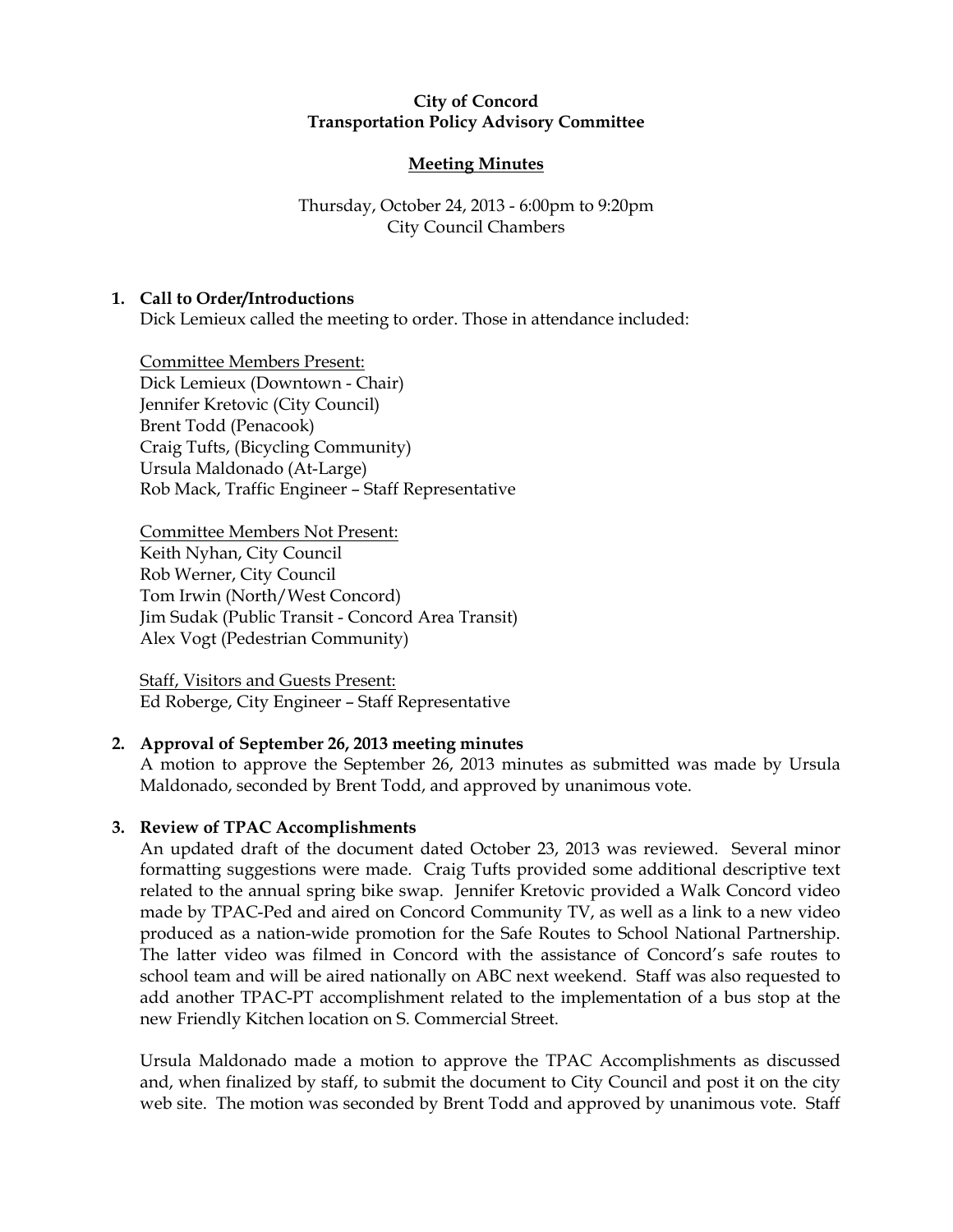will continue to refine the document format and compile a library of reference documents and links as needed to develop the web document.

### 4. Presentations

a. None

5. Public Comment

There was no public comment.

### 6. New Business

a. Langley Parkway North Study (CIP 40) follow-up discussion on public information meetings

Ed Roberge summarized the two pubic information meetings held on October 8 and 10 regarding the Langley Parkway North study. Both meetings were attended largely by residents, invited by mailed notice, in the immediate vicinity of the project alignment (meeting announcements were mailed to about 200 nearby properties). A large group in excess of 90 (generally from the Auburn Street area) attended the first meeting, while a smaller group of about 60 (generally from the Penacook Street area) attended the second meeting. Most that spoke were generally opposed to the project. Concerns included: visual impact; noise; impact to currently open space used for hiking and recreation; water and drainage issues; change in property values; and potential for secondary development along the new corridor. One resident speaking in support of the project stated a strong need to reduce travel time to the medical center due to a family member needing prompt medical care.

Ed Roberge noted that a third public information meeting is scheduled for November 21 and will focus on the community-wide aspects of the project including: benefits of providing an alternative travel route to traffic otherwise cutting through dense neighborhoods; reduced life-safety travel time to the regional medical facility; and potential to avoid significant future street-widening improvements along the Pleasant Street corridor to the east.

TPAC members indicated overall strong support for the project and overall benefits it can provide to the Concord community as a whole, although they acknowledged that potential impacts to adjacent properties were also a consideration. It was suggested that public officials need to consider the overall community benefit of this project, not just the localized concerns of abutters heard thus far. TPAC members also discussed the possibility of writing a TPAC letter to the Concord Monitor encouraging people to attend the November 21 meeting. Ed Roberge suggested that notice of the community-wide meeting would be mailed to other neighborhoods such as the residential core area west of downtown, the Heights, Penacook, and area businesses.

b. Sharrow placement recommendations for Main Street from TPAC-Bike (motion requested)

Craig Tufts reported that at its last meeting, TPAC-Bike considered the lateral locations of shared-lane symbols (sharrows) on the Main Street Complete Streets Project. In particular, the current design plans indicate the symbols but do not give any dimensional offsets to denote their exact location within the shared lane. Based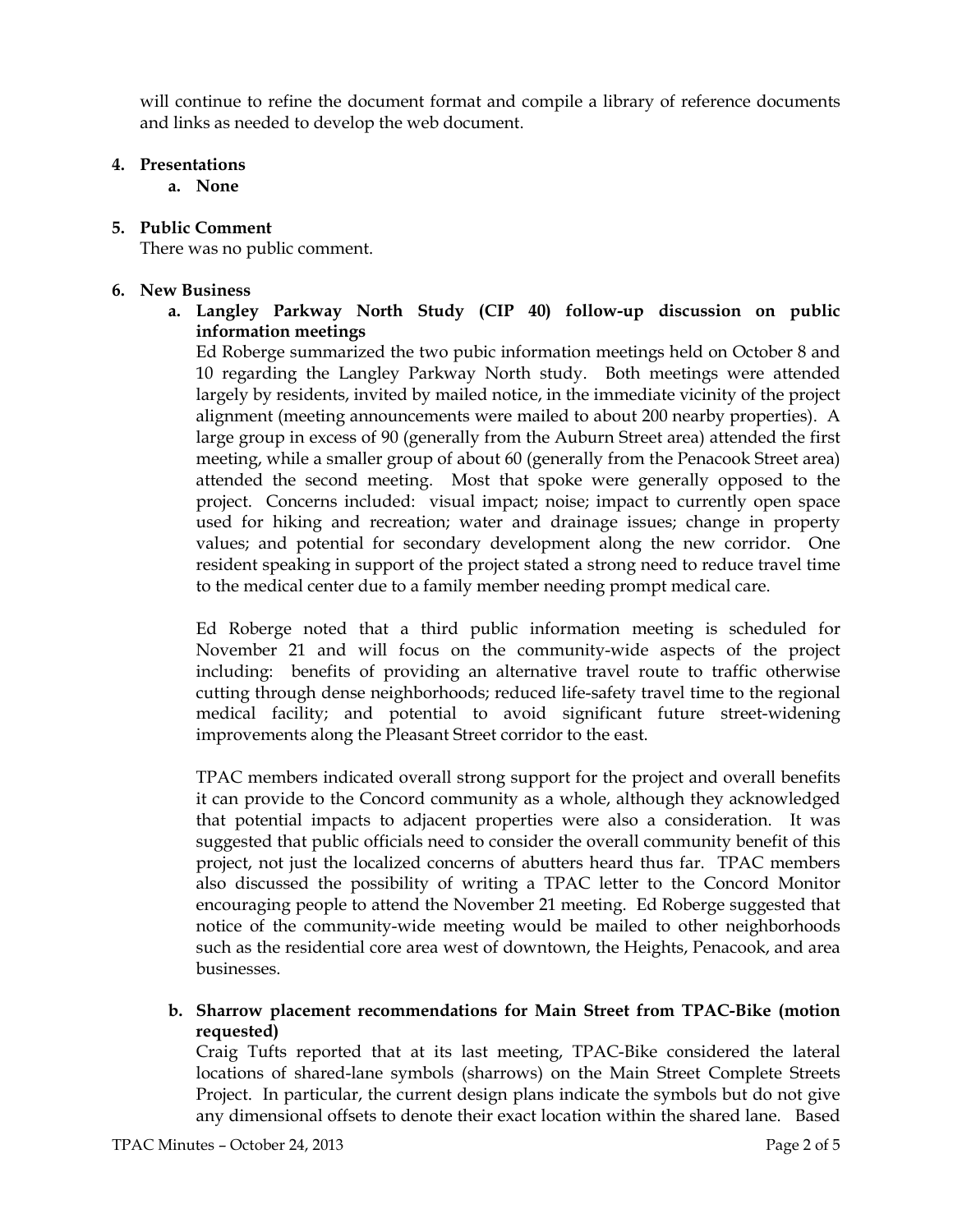on national guidelines, TPAC-Bike suggested that sharrows adjacent to parallel parking be centered about 14 feet from the outside curb, or about 6 feet from edge of parked vehicles to allow clearance from doors that might open (current plans indicated markings that are about 12 feet from the outside curb). Along areas of angle parking, TPAC-Bike suggests that sharrows be centered about 4.5 feet from the rear edge of parked vehicles (17-foot parking stall depth) to allow clearance from vehicles that might be about to back into the bicyclists travel path (current plans indicate markings that are consistent with this 21.5 foot offset).

Rob Mack noted that the requested moving of sharrows along parallel parking areas a further two feet into the travel lane would make more of the symbol subject to wear from vehicle tires. Ed Roberge noted a concern that the sharrow locations should look uniform as one travels along the corridor in either direction so that driver expectations remain consistent. Ed Roberge will share TPAC-Bike's suggestions with the Main Street design team.

# c. Draft NHDOT Recommendations for the Ten Year Transportation Improvement Plan (2015-2024)

Rob Mack distributed a list of NHDOT highway projects currently proposed for the central New Hampshire region in the latest draft of the State's Ten-Year Transportation Improvement Plan. Of note in the Concord area is the addition of a new project to improve the I-89 Exit 2 ramp intersections at Clinton Street (FY 2023). This project addresses increasing traffic demands between I-89 and the Clinton Street/Langley Parkway corridors. Another major project is the I-93 Bow-Concord project which has been added to the draft STIP as a needed project but would require additional funding beyond current limits.

## d. Potential consolidation of TPAC-Bike and TPAC-Pedestrian

Ursula Maldonado reported that TPAC-Ped's discussion at its last meeting focused on reduced attendance at recent subcommittee meetings, some members only being available for one-half of the year and the need to recruit new members. An option discussed was to potentially consolidate TPAC-Ped with TPAC-Bike and have meetings to discuss issues related to both travel modes.

TPAC members felt that it still seemed beneficial to have distinct subcommittees for both pedestrian and bicycle issues. It was felt that a potential combined subcommittee might tend toward greater attention on bicycle issues and less on pedestrian issues. Craig Tufts noted that TPAC-Bike is also concerned with member attrition within its own subcommittee, lower meeting attendance and the need for recruiting new members. He and Ursula agreed to plan for a joint TPAC-Bike and TPAC-Ped meeting in November as a trial. He suggested that joint meetings might have benefit during the winter months when availability of subcommittee members is less.

### 7. Consent Reports

a. Approval of Subcommittee Minutes (Pedestrian, Bicycle, Public Transit, and Traffic Operations)

The following subcommittee minutes were reviewed and accepted by unanimous consent: Pedestrian – July 18, 2013; Bicycle – September 3, 2013; Public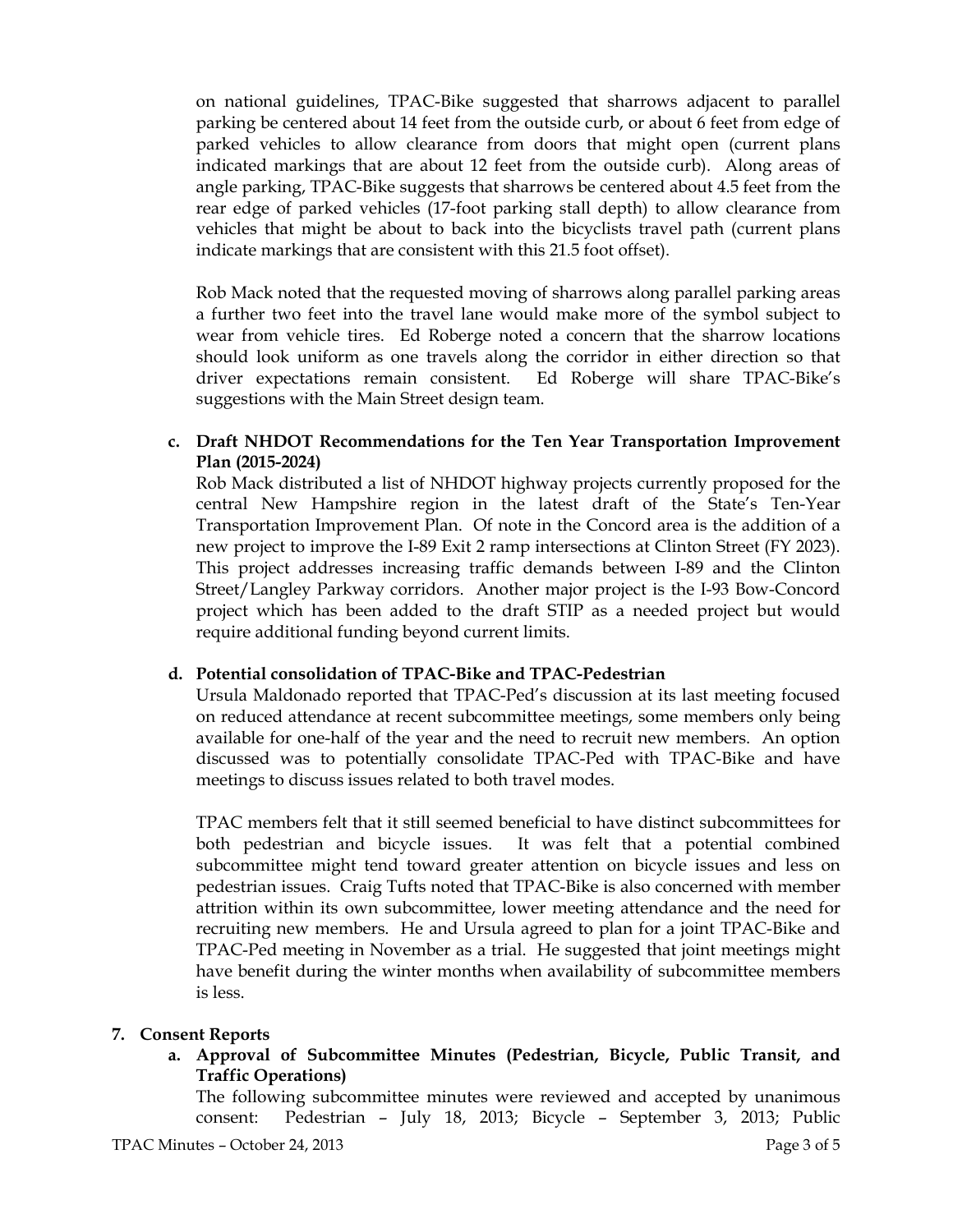Transportation – August 20, 2013; and Traffic Operations – August 20, 2013 and September 17, 2013.

## 8. City Council meeting update

At its October 15, 2013 meeting, City Council accepted TPAC-PT's August 12, 2013 report to Council on the CAT FY2013 Annual Progress Report and Performance Indicator Report. Also accepted was TOC's report on Centre Street driveway access concerns near The Prescription Center and TD Banknorth driveways.

# 9. TPAC Referrals from City Council, Staff and Chair

There were no new referrals to consider.

### 10. Status report on subcommittees

a. Pedestrian Committee, Alex Vogt See discussion Item 6d, above.

### b. Bike Committee, Craig Tufts

Craig Tufts reported that TPAC-Bike discussed potential grant applications for wrong-way bike signage as well as maintenance of a bench along the Silk Farm Road bike path. Another potential grant application being considered could be the northerly end of the first phase of the Merrimack River Greenway Trail (Loudon Road southerly to the northern limit of the wetland area near Terrill Park).

## c. Public Transit Committee, Jennifer Kretovic

The TPAC-PT subcommittee did not meet.

### d. Traffic Operations Committee, Rob Mack

Rob Mack reported that TOC met on October 15 and discussed the following: a request to add a crosswalk on N. State Street near Blossom Hill Cemetery; a concern related to constricted traffic flow due to the crosswalk Weeble on S. Main Street near Sanel Auto Parts; and a concern on one-way signage and enforcement of the oneway traffic designation along Allen Street at the Merrimack Valley High School driveway to High Street.

### 11. Staff Updates

## a. Downtown Complete Streets Improvement Project – TIGER 2012 (CIP460)

Ed Roberge noted that bids for construction would be re-advertised in November. Also, the FHWA recently approved the design of sidewalk accessibility features along building faces.

## b. US Route 3 North Improvements (CIP 35)

Ed Roberge reported that construction of the Phase 4 segment of the project has been completed, with final pavement striping completed this week. Staff would be presenting the Phase 5 project design for Village Street at the Penacook Village Association (PVA) meeting next week. A PVA video clip was also discussed that promoted traveling and walking around the Village Street area of downtown Penacook during street construction activity.

c. Sewalls Falls Bridge Replacement (CIP 22)